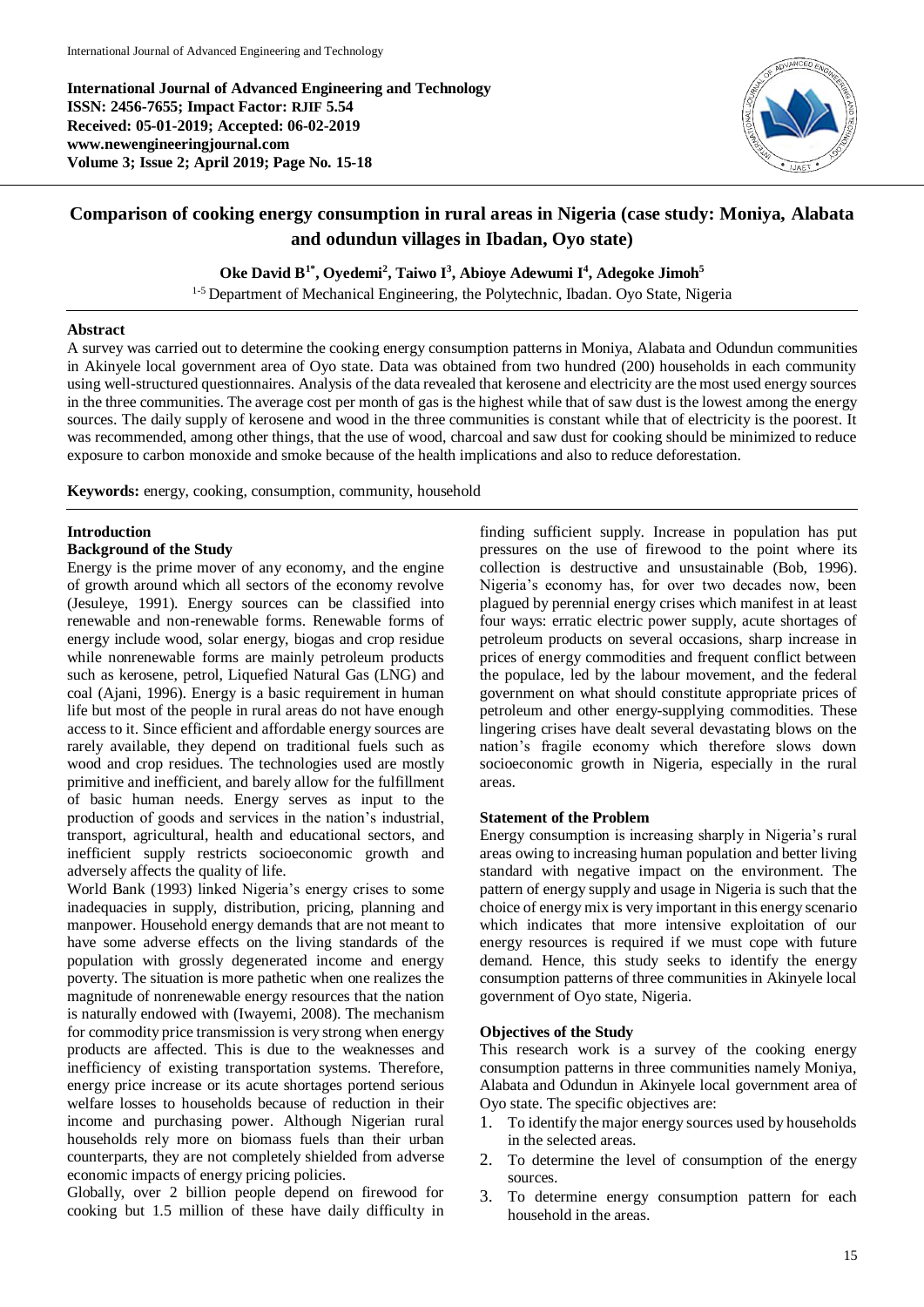4. To analyze the effects of income, household population, price of each energy source, availability and accessibility on the type of energy consumed by each household.

## **Significance of the Study**

The findings of this research will enable the government to plan for appropriate energy supply (renewable and nonrenewable) to the selected areas to improve accessibility and price control.

## **Materials and Methods**

The survey was carried out in Moniya (latitude 7.5° N, longitude 3.9° E), Alabata (latitude 7.6° N, longitude 3.9° E) and Odundun (latitude 7.6° N, longitude 3.9° E) in Akinyele local government area of Oyo state. Two hundred (200) households were sampled in each community.

#### **Sampling Procedure**

Well-structured questionnaires were used to access household energy consumption patterns by gathering data on the name of household head, number of people in the household, type(s) of energy sources used (such as electricity, kerosene, wood, charcoal, saw dust and gas), cost of energy source per month, availability of energy source, accessibility and reliability of supply of energy source, income level of household with respect to energy source, source of energy supply and problems encountered with the energy sources.

The data obtained were analyzed to obtain the following characteristics:

- 1. Percentage usage of each energy source in each area.
- 2. Average cost for each energy source per month per household in each area.
- 3. Average number of hours in which the supply of the energy source is available.
- 4. Average percentage of income groups of the households surveyed in each area.

### **Method of Data Presentation**

The results obtained from analysis of the data were presented in tables while bar charts were used to graphically show the relationships between the patterns of the three areas surveyed.

#### **Results and Discussion**

#### **Percentage Usage of Each Energy Source**

The percentage usage of each energy source is the ratio of the number of households that used the energy source to the total number of households surveyed in the area, expressed as a percentage. That is,

Number of households that used the energy source Percentage usage = Number of households surveyed in the area

The results are presented in the following table:

# **Method of Data Analysis**

**Table 1:** Percentage usage of each energy source in the three areas

| <b>Energy Source</b> | <b>Town</b>     |                 |                |
|----------------------|-----------------|-----------------|----------------|
|                      | Alabata $(\% )$ | Odundun $(\% )$ | Moniya $(\% )$ |
| Kerosene             | 96.5            | 73.0            | 100.0          |
| Gas                  | 3.0             | 0.0             | 10.0           |
| Electricity          | 96.5            | 73.0            | 100.0          |
| Wood                 | 51.0            | 61.0            | 40.5           |
| Charcoal             | 24.5            | 18.0            | 20.0           |
| Saw dust             | 3.0             | 0.0             | 2.5            |

The percentage usages of each energy source for the three areas are illustrated in the fig. 1.1 below:



Fig 1: Percentage usage of each energy source in the three areas

From the chart, it can be deduced that Moniya has the highest percentage usage of kerosene, followed by Alabata while Odundun has the lowest percentage usage. Moniya also has the highest percentage usage of gas followed by Alabata,

while no household used gas in Odundun. The percentage usage of electricity is similar to that of kerosene in the three areas. The percentage usage of wood is highest in Odundun, followed by Alabata and then Moniya. The percentage usage of charcoal is highest in Alabata, followed by Moniya and Odundun. The percentage usage of saw dust in Alabata is slightly higher than that of Moniya but no household used it in Odundun.

It can also be seen that kerosene and electricity have the greatest percentage usage compared to the other energy sources while saw dust has the lowest.

# **Average Energy Cost per Month for Each Source**

This is the ratio of the total cost of a particular energy source in an area to the number of households that used it in that area, that is,

**Total cost of Energy Source** Average energy cost per source  $=$   $\frac{\text{Total cost of Energy Source}}{\text{Number of households that used it}}$ 

The results are presented in the table below: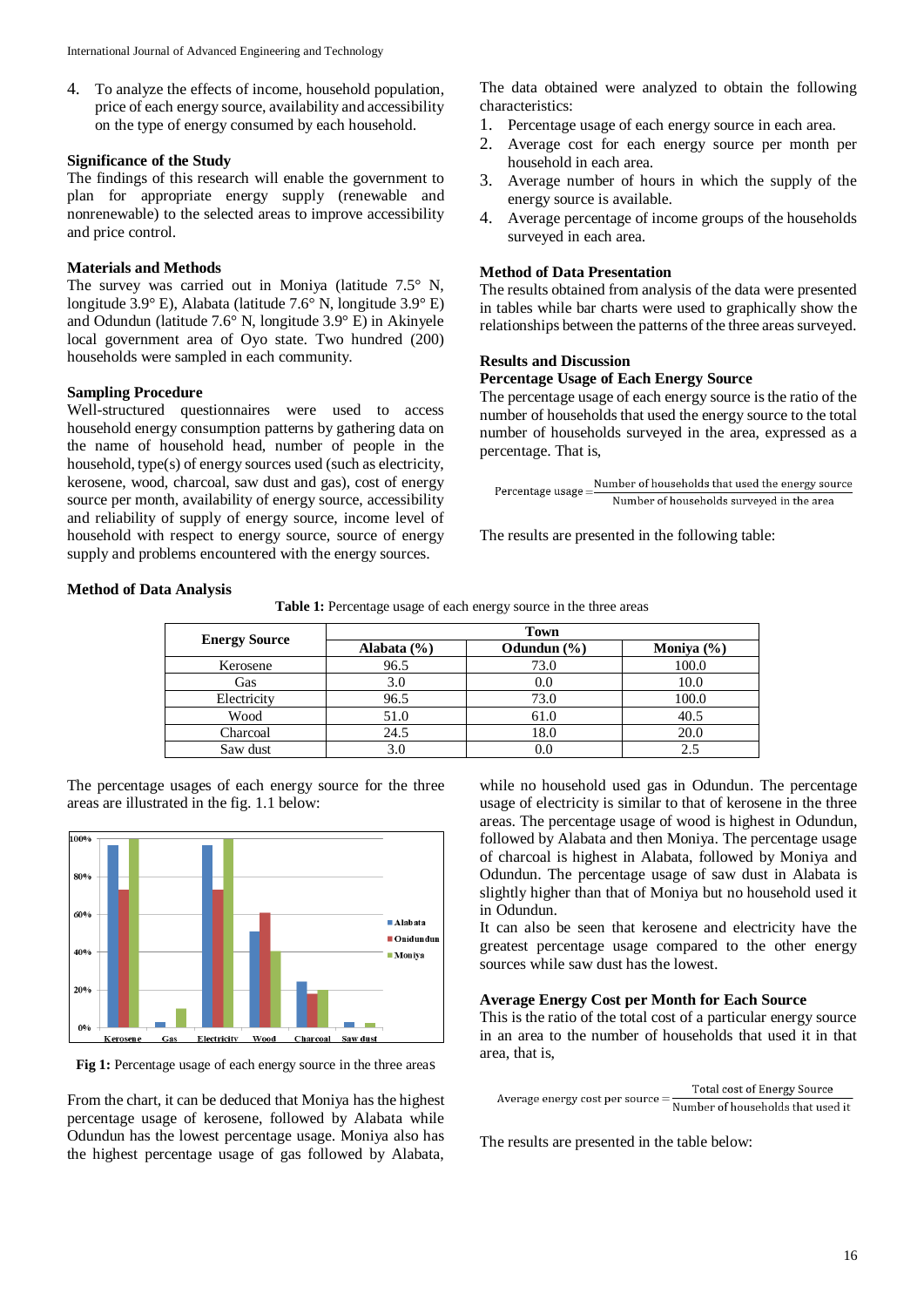| <b>Energy</b> | <b>Town</b>            |                        |                       |
|---------------|------------------------|------------------------|-----------------------|
| <b>Source</b> | Alabata $(\mathbb{H})$ | Odundun $(\mathbb{H})$ | Moniva $(\mathbb{H})$ |
| Kerosene      | 2488.64                | 2573.51                | 3001.50               |
| Gas           | 3666.67                | 0.00                   | 3950.00               |
| Electricity   | 1276.97                | 928.77                 | 1064.35               |
| Wood          | 1632.94                | 1711.48                | 2276.50               |
| Charcoal      | 1191.43                | 497.22                 | 423.75                |
| Saw dust      | 625.00                 | 0.00                   | 520.00                |

**Table 2:** Average energy cost per month for each source

The average energy costs per month for each energy source for the three areas are illustrated in the fig. 1.2 below:



**Fig 2:** Average energy cost per month

From the chart, it can be seen that the households in Moniya spent the highest amount of money on kerosene compared to the other areas, while Odundun spent slightly more than Alabata. Moniya also spent the most on gas and wood compared to the other areas. Alabata spent the highest amount on electricity, charcoal and saw dust compared to the other areas. Odundun spent the least amount on electricity, Alabata spent the least amount on wood and Moniya spent the least amount of money on charcoal. Households in Odundun did not use gas and saw dust but recorded the highest cost on kerosene and the lowest on charcoal.

The average cost of gas is highest while that of saw dust is lowest for the areas that used them.

#### **Average Period of Supply of Each Energy Source per Day**

This is the ratio of the sum of hours available for each energy source in a particular area to the number of households that used it in that area, that is,

|  | Sum of hours per source available in an area   |
|--|------------------------------------------------|
|  | Number of households that used it in that area |

The results are presented in the following table:

**Table 3:** Average period of energy supply

| <b>Energy</b><br><b>Source</b> | <b>Town</b>               |                    |                   |
|--------------------------------|---------------------------|--------------------|-------------------|
|                                | <b>Alabata</b><br>(hours) | Odundun<br>(hours) | Moniya<br>(hours) |
| Kerosene                       | 24.0                      | 24.0               | 24.0              |
| Gas                            | 13.0                      | 0.0                | 13.0              |
| Electricity                    | 4.5                       | 3.5                | 3.0               |
| Wood                           | 24.0                      | 24.0               | 24.0              |
| Charcoal                       | 24.0                      | 24.0               | 24.0              |
| Saw dust                       | 24.0                      | 0.0                | 24.0              |

The average periods of energy supply per source for the three areas are presented in the fig.1.3 below:



**Fig 3:** Average period of energy supply (hours)

The chart above shows that there was constant supply of kerosene, wood, charcoal and saw dust. The supply of electricity is the poorest compared to the other energy sources while that of gas is slightly above average. However, the households in Alabata received the highest supply of electricity while those in Moniya had the least.

# **Percentage of Income Groups per Consumption of Useful Energy**

This is the percentage ratio of the number of households in a particular income group to the total number of households surveyed in an area.

Number of households in an income group Pecentage of income group  $=$   $\frac{\text{Number of households in an income group}}{\text{Total number of households surveyed in the area}}$ 

The results are presented in the following table:

**Table 4:** Percentage of income groups in the areas

| Income       | Town |                                        |      |
|--------------|------|----------------------------------------|------|
| Group        |      | Alabata (%)   Odundun (%)   Moniya (%) |      |
| Low          | 49.5 | 44.0                                   | 64.5 |
| Lower middle | 37.0 | 29.5                                   | 19.0 |
| Upper middle | l2.0 | 22.0                                   | 15.0 |
| High         |      |                                        | 15   |

The results of percentage income groups are presented in the fig.1.4 below:



**Fig 4:** Percentage of income groups in the areas